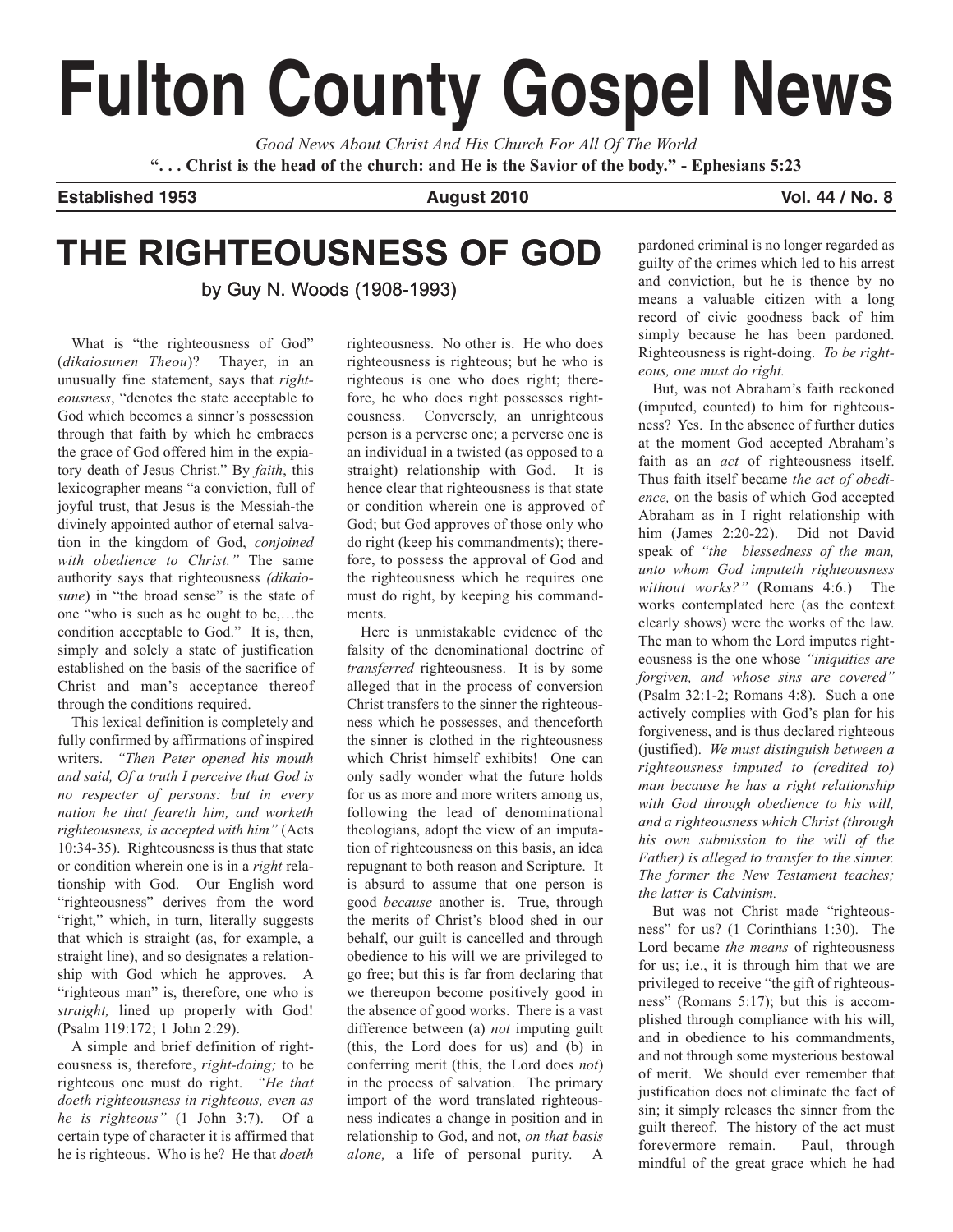#### **FULTON COUNTY GOSPEL NEWS** USPS Publication #211780

. . . is a Periodical publication issued monthly by the Church of Christ at Third and Bethel (P.O. Box 251), Mammoth Spring, AR 72554-0251. **POSTMASTER: Please mail all changes of address to the above address.**

**FCGN** is mailed free of charge to any who care to receive it. We will be happy to add any names to the regular mailing list. If you send in a name we must have a complete address, including number and street name, or R.R. or HCR number, plus box number, or a P.O. Box number and the **NINE DIGIT ZIP CODE**. This paper is supported by voluntary contributions for which we are grateful. Financial information will be furnished upon request. **Mail all address corrections or manuscripts to:**

#### **FULTON COUNTY GOSPEL NEWS** P.O. Box 251

Mammoth Spring, AR 72554

| Lee Moses $\dots \dots \dots \dots \dots$ . EDITOR          |  |
|-------------------------------------------------------------|--|
|                                                             |  |
| E-Mail $\ldots \ldots \ldots \ldots$ cocfcgn@centurytel.net |  |
| Website www.fultoncountygospelnews.org                      |  |
|                                                             |  |
| E-Mail $\ldots$ sales@halopages.net                         |  |

#### *(continued from page one)*

experienced, was never without the consciousness of the fact that he had persecuted the church of God and wasted it. Pardoned, saved, justified, acquitted, no longer under guilt, it now remained for him, through faithful adherence to the Lord's will to exhibit personal righteousness, "right standing" with God. And so with us all. The marvelous blessing of salvation is available through Christ. He is the means of righteousness, through him we receive the gift of righteousness, and in him we partake of God's righteousness; i.e., the righteousness which God makes available to us, through unswerving allegiance to his will. The law of Moses was powerless to provide justification. It provided a perfect standard to which man, in sin, could never measure. A measuring cup will indicate the amount of the substance it contains, but it will not increase it; a tapeline will reveal the length of a string, but it cannot make it longer. It was, therefore, necessary that justification "apart from the law" be provided for man. This, we rejoice to say, was accomplished in Christ.

From *A Commentary on the Epistle of James* (Nashville: Gospel Advocate, 1982), pp. 76-79.

# **Characteristics of a Congregation Conducive to Conversion**

# by Lee Moses

It is a scene that always brings joy to every Christian blessed to be present— congratulations are extended, hugs are exchanged, and joyful tears are shed. An honest soul has just confessed Christ and put on Christ in baptism. Indeed, no time is more joyous for a Christian than when he receives a new brother or sister in Christ. It is a joyful time in heaven as well, as *"there is joy in the presence of the angels of God over one sinner that repenteth"* (Luke 15:10; compare with 1 Timothy 2:4; Luke 19:10).

We as members of the church of Christ might wonder, "Why is this not happening more often? Why are we not saving more people?" Part of the answer certainly lies in the condition of the soil in which we are trying to sow. Jesus let us know that we would have to deal with contrary soil (Luke 8:4-15), and the present culture is particularly contrary to receiving the word of truth. However, we should not be too eager to defer blame when at least part of the answer may lie within ourselves (Haggai 1:5; 2 Corinthians 13:5; Revelation 3:2). Consider yourself and the congregation with which you worship and serve, and ask, "Are we a congregation conducive to conversion?" There are at least four characteristics of a congregation conducive to conversion.

#### **Shine as Christian Lights**

Children are taught to "let their little lights shine" from a young age, and it is a truth that needs to be hammered into older Christians as well. It was in an evangelistic context that Jesus said,

> *Ye are the salt of the earth: but if the salt have lost his savour, wherewith shall it be salted? it is thenceforth good for nothing, but to be cast out, and to be trodden under foot of men. Ye are the light of the world. A city that is set on an hill cannot be hid. Neither do men light a candle, and put it under a bushel, but on a candlestick; and it giveth light unto all that are in the house. Let your light so shine before men, that they may see your good works, and glorify your Father which is in heaven* (Matthew 5:13-16).

Each congregation within the body of Christ has the responsibility to be a light to its local community and to the world. The Greek word for "light" denotes "truth and its knowledge, together with the spiritual purity congruous with it…especially the saving truth embodied in Christ and by His love and effort imparted to mankind."1

How one individual acts can affect how many others perceive the church bought with the blood of Jesus Christ. I recall hearing the account of what happened to a foreign evangelist in Italy as he was leaving the country. While going through customs, the customs man asked him what he was doing in Italy. He responded, "I am a Christian; a Gospel preacher." The man told him, "Go ahead and close up your bags—I know you are honest." It turned out that the customs man knew this because he had a next-door neighbor (native Italian) who was a Christian, and he knew the Christian neighbor lived right and never did anything dishonest. There are some members of the church that foreign evangelist would have been thankful that the customs man did not have living next door.

Ephesians 5:8-14 discusses the "light" that people become when they become Christians. This light stands in contrast with the darkness of immorality and ungodliness (verses 8, 3-4, 11-12). If our lives perfectly conform to the immorality and ungodliness surrounding us, how can we serve as a contrast? If we look just like the darkness, how can we shine as lights? The church needs to stand up against sin, and it need to expose sin (verse 13). If we fail to do this, we fail to demonstrate the attributes of light, and we will not be conducive to true conversion. *"But the path of the just is as the shining light, that shineth more and more unto the perfect day"* (Proverbs 4:18).

#### **Congregational Commitment to Scriptural Practices and Speaking**

When visiting the assemblies of the Lord's church, non-Christians must be able to find a "thus saith the Lord" for everything practiced and said. Some churches are very adamant in doing some things a specific way, yet are very loose regarding others. They may be very adamant about teaching and practicing baptism for the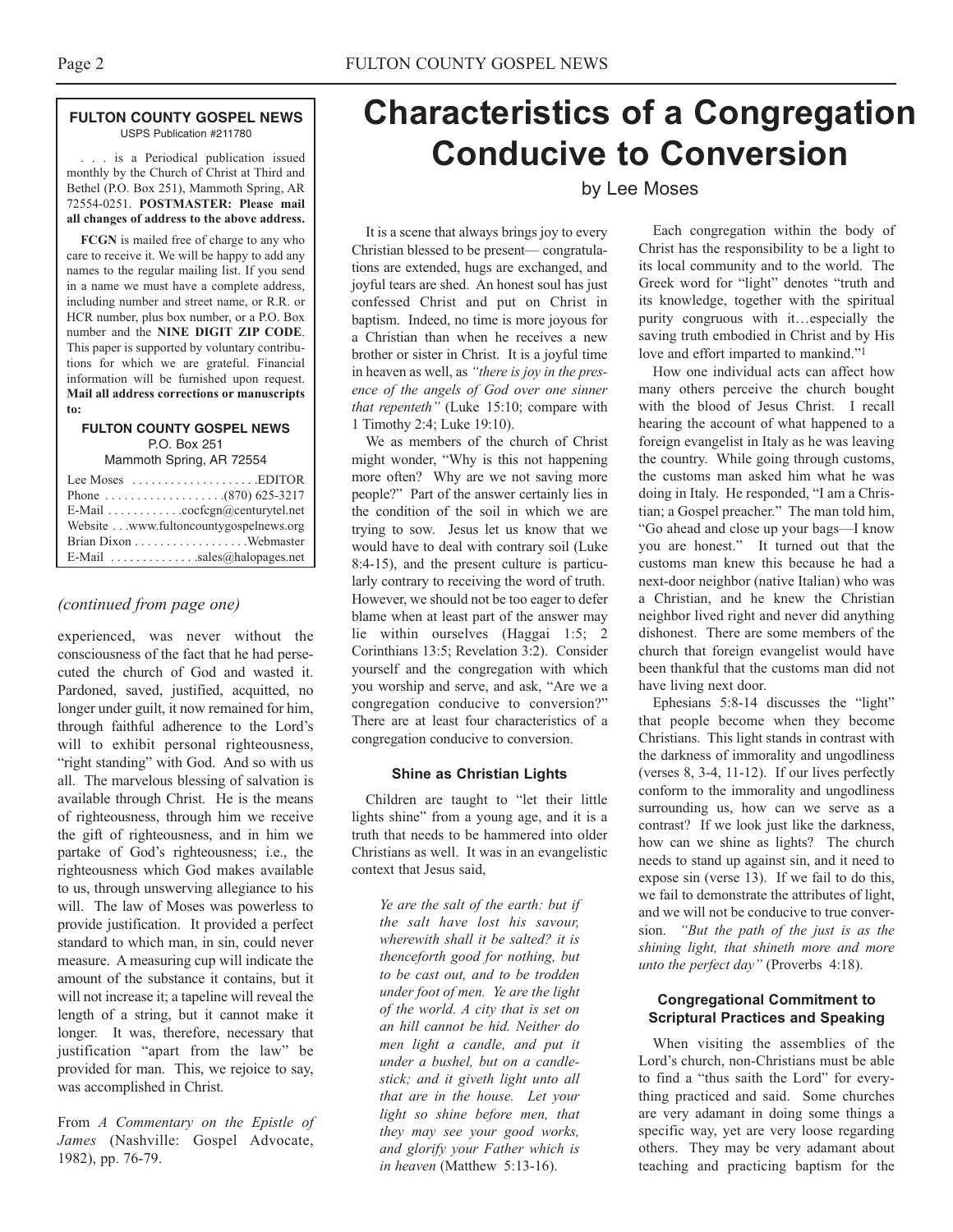remission of sins, yet accept someone's denominational baptism as sufficient for membership. They may be very adamant about teaching and practicing singing in worship without the accompaniment of mechanical instruments, yet have a "praise team" including women leading the worship. In effect, they say, "**Sometimes** we need Scriptural authority; but other times, we will do whatever we please." Such is inconsistent and hypocritical, and intelligent non-Christians will be able to see this. It is when we commit to doing things only and always according to Scripture that we may be *"without rebuke"* (Philippians 2:14-16). It is when we commit to speaking only and always where the Bible speaks that we may have *"[s]ound speech, that cannot be condemned; that he that is of the contrary part may be ashamed, having no evil thing to say of you"* (Titus 2:8).

Each church must have a congregational commitment in its use of terminology. Churches will preach against the sin of denominationalism; yet members will refer to the church of Christ as a denomination. They may do this fairly directly, by mentioning "**other** denominations," implying that the Lord's church is likewise within the class of denominations. Or they may do it more subtly, perhaps by using "church of Christ" as an adjective, much like denominations use their manmade designations as an adjective. Members will refer to a "church of Christ preacher" the same way denominationalists refer to "Baptist preachers" or "Methodist preachers." Scripture does not refer to preachers by such terminology, and it does not use the name of the bride of Christ in such an adjectival sense. Some go further, referring to what we believe as "church of Christ" doctrine. or, even worse, "church of Christ" tradition. What would compel any non-Christian to believe and obey such doctrine, if it originated with the church? The seed of the kingdom is the word of God (Matthew 13:19; Luke 8:11), not vice versa. Our speech and practices should make this clear.

Each church should have a congregational commitment to being Scripturally loving (1 John 2:9-11; 4:20; 3:17; Galatians 6:10). This includes withdrawing from unfaithful children of God (2 Corinthians 2:8). Some snidely refer to this as "kicking people out of the church," or "disfellowshipping" them. In actuality, every congregation is commanded to withdraw themselves from those who have already "disfellowshipped" themselves from God

(1 John 1:7, 3; 2 Thessalonians 3:6). There are purposes for such church discipline. One purpose is to keep the sin from infecting the entire congregation (1 Corinthians 5:6-7). But the ultimate goal is to save the soul of the person withdrawn from (verses 4-5). At any rate, when those who walk disorderly are withdrawn from, they are hindered from representing the church of our Lord in a bad light.

Each church should have a congregational commitment to maintaining the distinct nature of the Lord's church set forth in Scripture (2 Corinthians 6:16-17; Ephesians 5:25- 27; 1 Peter 2:9). Can those who visit see the distinction, or do they view the church of Christ as simply another option among the numerous religious bodies in town?

Paul wrote of the potential non-Christian visitor to an assembly, who, upon seeing the evidence in that church, *"so falling down on his face he will worship God, and report that God is in you of a truth"* (1 Corinthians 14:25). Among other factors, it is when they can observe a congregational commitment to Scriptural practices and speaking that honest-hearted non-Christians will similarly respond.

#### **Trust in the Gospel to Effect Conversion**

While we want to assess our efforts toward conversion and make changes as needed, we need to be careful that we give ourselves neither too much credit nor too much blame for the number of conversions that occur. We are merely instruments through which others can know the truth the Gospel of Christ is the seed and source of growth (1 Corinthians 3:5-7; compare with Isaiah 55:10-11; Acts 20:32). While Christians are to shine as lights, our light is merely that of reflectors, reflecting the light of God and of His truth.2 Some of our "brethren" (?) apparently do not believe that the Gospel effects conversions. I question whether they can rightly be called brethren, because if they were not converted by the Gospel, they are most certainly **not** brethren (James 1:18; 1 Peter 1:22-25).

We must understand that some are going to be offended by the true Gospel. Many were offended when Jesus taught (John 6:60-61), and *"[f]rom that time many of his disciples went back, and walked no more with him"* (verse 66). However, Jesus could not water down the Gospel to procure more followers. He simply turned to His apostles and asked, *"Will ye also go away?"* (verse 67). His apostles were honest-hearted enough to acknowledge that He alone provided *"the words of eternal life"* (verse 68). If we preach the Gospel in all its hardhitting truth, many are going to turn away. However, there will still be the honesthearted souls who will acknowledge that it is the sole source of salvation—those who do will be truly converted, as opposed to those whose presence is retained by watering down the message.

We must understand that some are not going to find the simple Gospel as appealing as what some denominations may offer. They may have carnivals, entertaining worship, and large youth groups. They may have the socially elite of the community among their number (compare with 1 Corinthians 1:26). Do we try to compete with the denominations in their efforts in "pew-filling," or do we simply go about doing the work of the Lord, letting the word do what it is supposed to do? *"For the preaching of the cross is to them that perish foolishness; but unto us which are saved it is the power of God"* (verse 18). Are we going to try to beat men and women over the head with a social club, or to prick their hearts with the sword of the Spirit? Our responsibility is not to have as large a congregation as possible; our responsibility is not even to bring souls to Christ. Our responsibility is to preach the Gospel (2 Timothy 4:2; 1 Corinthians 3:10-11). If the congregation with which you serve has enough faith to do this, it will likely be a congregation conducive to conversion.

#### **Evangelistic Enthusiasm**

Consider the period of Acts. Consider the nineteenth-century restoration under the preaching of men such as Alexander Campbell and Walter Scott. Consider the period of the 1950's and '60's, in which the churches of Christ comprised the fastestgrowing religious group in the United States according to the U.S. Census. These are all periods in which the Lord's church grew by leaps and bounds, as many souls were added to Lord. And a common thread found among the Lord's people at this time was evangelistic enthusiasm. They *"went every where preaching the word"* (Acts 8:4). They felt the same compulsion as the apostle Paul: *"For though I preach the gospel, I have nothing to glory of: for necessity is laid upon me; yea, woe is unto me, if I preach not the gospel!"* (1 Corinthians 9:16). And such enthusiasm is likely to realize similar results: *"And believers were the more added to the Lord, multitudes both of men and women"* (Acts 5:14, et al.).

Each member of the church needs to